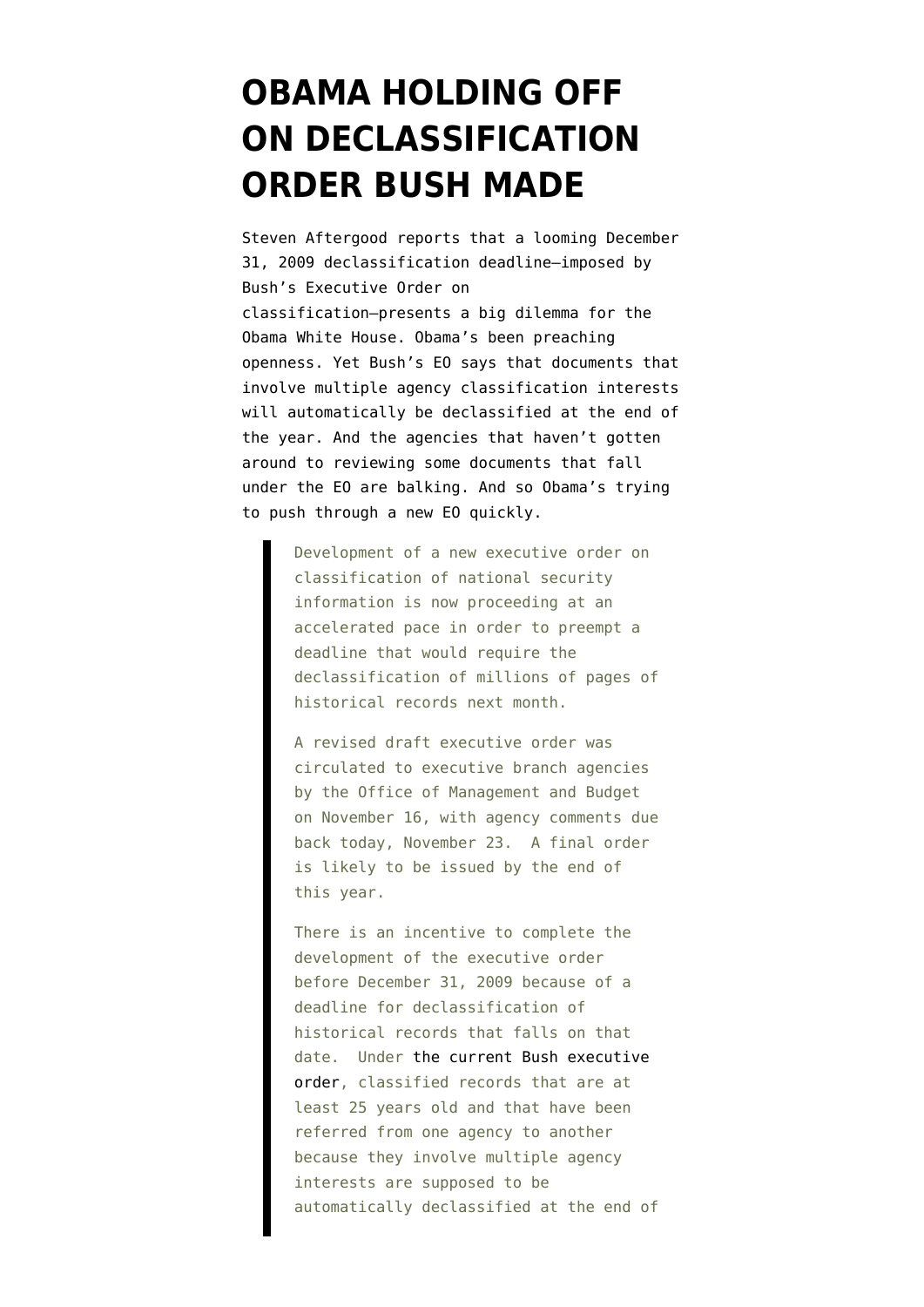this year. (See [E.O. 13292](http://www.fas.org/sgp/bush/eoamend.html), section 3.3(e)(3)).

But in order to meet this December deadline, several agencies would have to forgo a review of the affected historical records, which they are unwilling to do. And so it seems they will simply be excused from compliance. But in order to modify the deadline in the Bush order, it will be necessary to issue another executive order. If the comprehensive new Obama order on classification policy (which would assign processing of such records to a National Declassification Center that does not yet exist) is not ready for release by December 31, then another stand-alone order would have to be issued, canceling or extending the looming deadline. And officials are reluctant to issue such an order since they say it would be awkward for the [avowedly](http://www.washingtonpost.com/wp-dyn/content/article/2009/11/19/AR2009111903751.html) pro-openness Obama Administration to relax or annul a declassification requirement that was imposed by the ultra-secret Bush Administration.

The dilemma illustrates the big problem with EOs. Even putting aside the way that some Administrations [have just pixie dusted](http://emptywheel.firedoglake.com/2007/12/10/whan-all-executive-orders-turn-to-pixie-dust/) their own EOs (indeed, the Bush EO in question is [the one](http://emptywheel.firedoglake.com/2007/12/13/when-all-eos-are-pixie-dust-it-means-dick-can-declassify-anything-he-wants/) [he used to claim, four years after the fact](http://emptywheel.firedoglake.com/2007/12/13/when-all-eos-are-pixie-dust-it-means-dick-can-declassify-anything-he-wants/), that Cheney didn't have to follow the rules on classification and declassification that agencies had to), they're simply pieces of paper that the next Administration can and will rewrite.

Which is why Congress really needs to push through some laws on classification policy (starting with State Secrets), to prevent the executive branch from just using classification policy to accrue more power and/or evade oversight. And so that we, as citizens, can begin to scrutinize what Ronnie Reagan did in